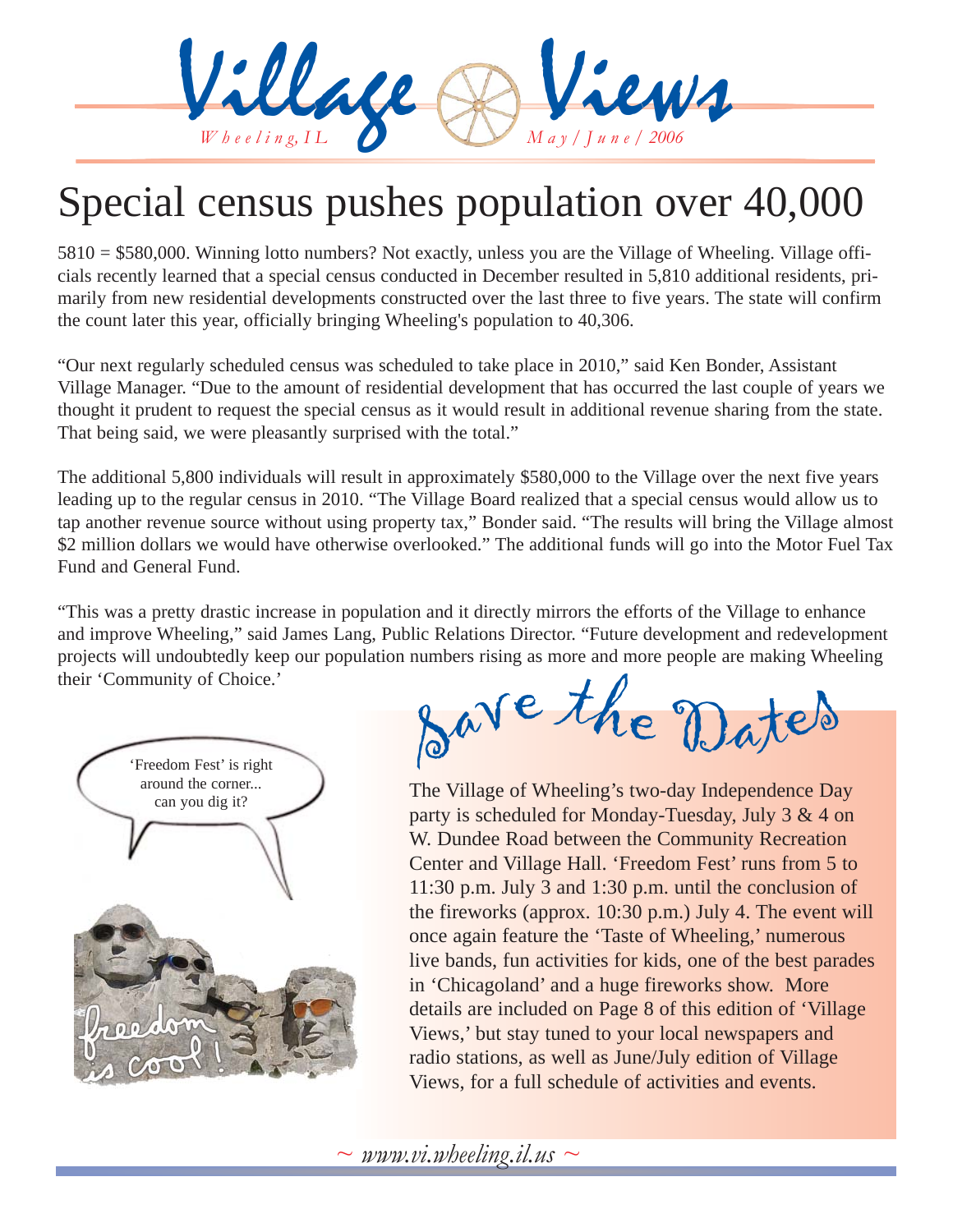# Wheeling named 'Tree City USA' again

The Illinois Department of Natural Resources in conjunction with the National Arbor Day Foundation recently awarded the Village of Wheeling its 16th consecutive 'Tree City USA' distinction and fourth consecutive

'Growth Award' for its efforts in maintaining and promoting a viable tree management plan and program.

"We take a lot of pride in maintaining and enhancing the aesthetics and environmental health of our Village and it is nice to be recognized," said Jerry Edwards, Forester.

A community must meet certain criteria to become a 'Tree City' including having

a tree board and/or forester, implement and enforce a tree care ordinance and follow a Community Forestry Program with an annual budget of at least \$2 per capita. In addition, an Arbor Day Proclamation and celebration must be observed.

According to Edwards, this year's Arbor Day celebration is scheduled for 10 a.m. April 28 at Walt Whitman School and will include the Pavilion Senior Center choir as well as the annual planting of a tree. The 'Growth Award' was

> established by the National Arbor Day Foundation to recognize environmental improvement and encourage higher levels of tree care throughout America.

> "Each year the Village tries to come up with new ideas and programs to enhance our efforts and this year we teamed up with the Park District to supply them with our wood chips for use at their parks," Edwards said. He added that he already anticipates receiving a 'Growth Award'

next year for the recent revisions the Village recently adopted regarding its tree ordinance. The changes in the ordinance ensures landscaping efforts, tree replacement and general aesthetic enhancements continue as various developments come into Wheeling.

### Engineering Department gears up for busy season

*The Village of Wheeling's Engineering Department barely had time to wipe its hands from a successful 2005 before announcing its summer-2006 project schedule. For more information regarding these projects, call 847-459-2985.*

Pavement Improvements in Chelsea Cove Subdivision, Kingsport Commons, Polo Run Subdivision Units 1 & 2, Northgate Parkway, Ridgefield Lane, 12th Street and tentatively Wheeling Road;

Sidewalk Removal and Replacement Program in Old Town, East Meadowbrook, and Town Street;

Pocket Park in the Northgate Parkway median at Lake-Cook Road;

New Public Sidewalk Construction on the north side of Hintz Road east of Wolf Road, the east side of IL RTE 83 north of Weiland Road, 777 South Wheeling Road and Willis Avenue at Gilman Avenue;

Brick Paver Maintenance on Milwaukee Avenue, Lark Family Memorial Park, Friendship Park, the northeast corner of Dundee Road at Northgate Parkway and the Dawson Memorial and fountain plaza at Village Hall;



*Lark Park is one of the areas that will see attention as part of the Engineering Departments summer project list.*

Water Main Replacement in Dunhurst Unit 3 and on Elmhurst Road, south of Vera Lane Dundee Road Uniform Fence at residential properties west of Elmhurst Road;

Rehabilitation of the Cornell Avenue Dam;

Wolf Road Sanitary Sewer Rehabilitation from Wolf Court to Crescent Drive;

Dundee Road/New Road and Intersection.

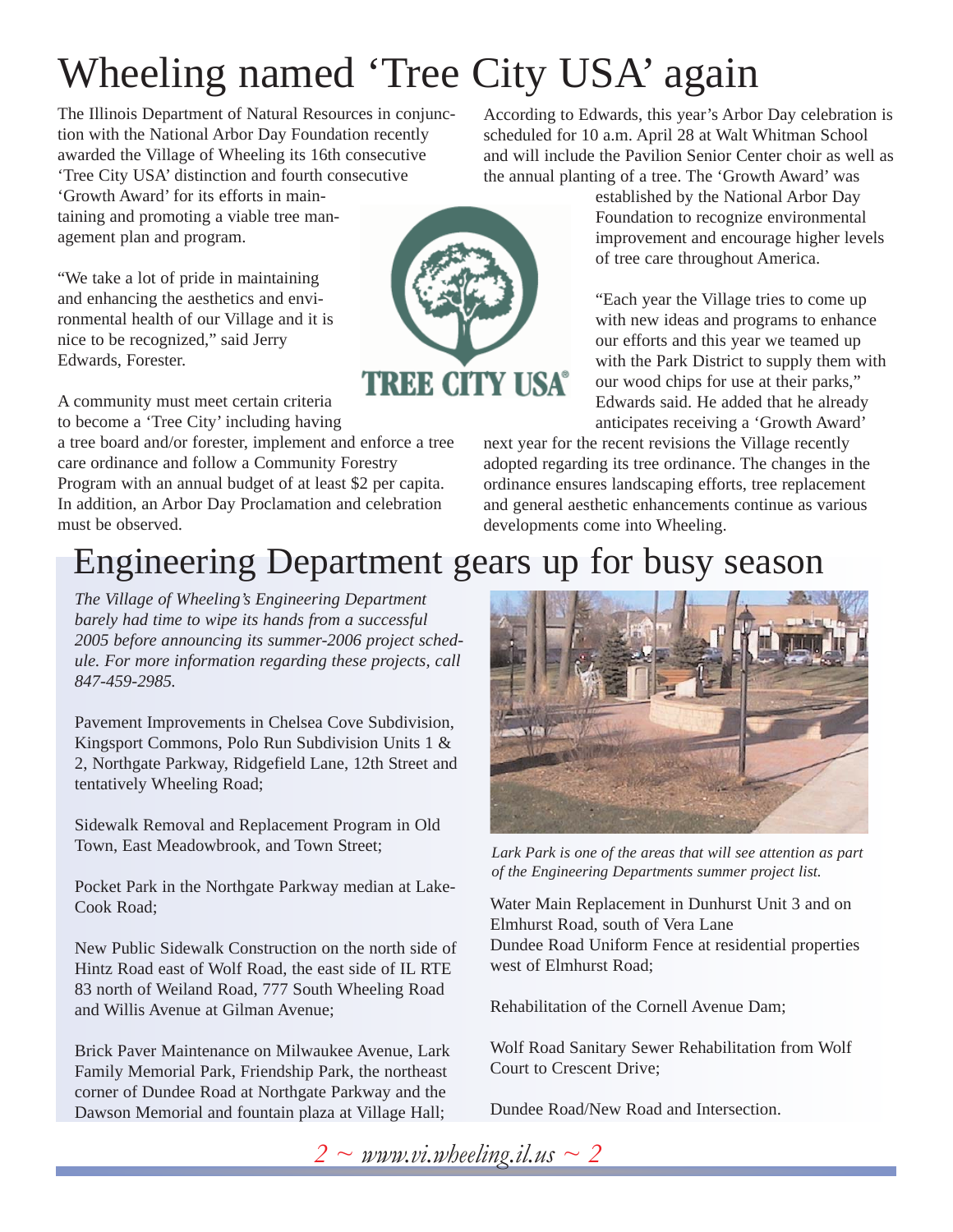### Village updates emergency response procedures *Avian Flu outbreaks across the world prompts Village to draft emergency plan*



ll over the world, the risk of avian flu and its potential catastrophic impacts are being assessed by the medical community, as well as all levels of government. Here in Wheeling,

emergency planning has been underway since last fall with an even larger focus on being well prepared for all types of disasters; not just avian flu. During this planning process, improvements to the Village's emergency preparedness have been made to ensure the continuity of government in the event of the loss of elected officials, and/or the loss of key staff personnel. Methods for implementing and enforcing a quarantine order have been evaluated, as well as planning for the coordination of the mass distribution of emergency pharmaceuticals should the need arise. Redundant emergency communication systems have been enhanced and tested. Staffing scenarios have been evaluated to maintain twenty-four (24) hour a day services and contingency plans developed, in the event that a large portion of the Village's emergency responders are incapacitated. The Village of Wheeling stands ready to meet the challenges should the avian flu become a reality within our community.

But no amount of emergency planning is useful without the assistance of all residents of the community in doing their part to prevent the possible spread of avian flu. Simple precautions can do a lot to avoid the potential spread of this disease:

1. Avoid close contact with people who are sick. When you are sick, keep your distance from others to protect them from getting sick too.

2. Stay home when you are sick. Avoid going to work, school, shopping, or running errands when you are sick. Do not needlessly expose others to your illness.

3. Cover you mouth and nose when coughing and sneezing. Most illnesses, including the flu, are easily transmitted by droplets of contaminated body fluids expelled by coughing and sneezing. Use a tissue and then properly dispose of it in the trash.

4. Wash your hands often. Our hands come in contact with millions of germs daily. Wash your hands with warm water and soap before and after preparing food, after using the bathroom, after touching public surfaces, and after having contact with someone who is ill.

When warm water and soap is not readily available, use "waterless" hand sanitizers. Keep a bottle of hand sanitizer in the glove box of your car, briefcase, backpack, desk drawer, or purse so that it is convenient to use.

#### 5. Avoid touching your eyes, nose, and mouth.

Since our hands usually have germs on them, touching the eyes, nose, and/or mouth provide a means for these germs to quickly enter our bodies where these germs can quickly multiply.

6. Stay healthy. Maintaining a healthy condition ensures our body's immune system is operating at peak performance and increases the likelihood of fighting off the flu should you become ill. Eight (8) hours of sleep daily, eating a nutritious and balanced diet, exercising good personal hygiene, and not smoking all help the body to defeat the flu. Several scientific studies show that smokers are more likely to get the flu and have a higher mortality rate vs. non-smokers.

7. Get an annual flu shot. While no vaccine is currently available for avian flu, research is underway in many countries. When a vaccine becomes available, everybody is encouraged to get one. In dealing with "routine" flu, research has shown that individuals who routinely get an annual flu shot are less likely to get the flu and if they do get the flu, the severity and the recovery time is dramatically reduced.

8. Avoid or minimize contact with dead wild birds. If you find a dead bird in your yard, pick it up with a shovel or gloved hand. Place the dead bird in a plastic bag, seal it, and throw it in the trash.

#### *For more information on the avian flu, please visit these web sites:*

www.fluwikie.com, www.pandemicflu.gov/plan/ www.cdc.gov/flu/avian/ www.who.int/csr/disease/avian\_influenza/en/ index.html.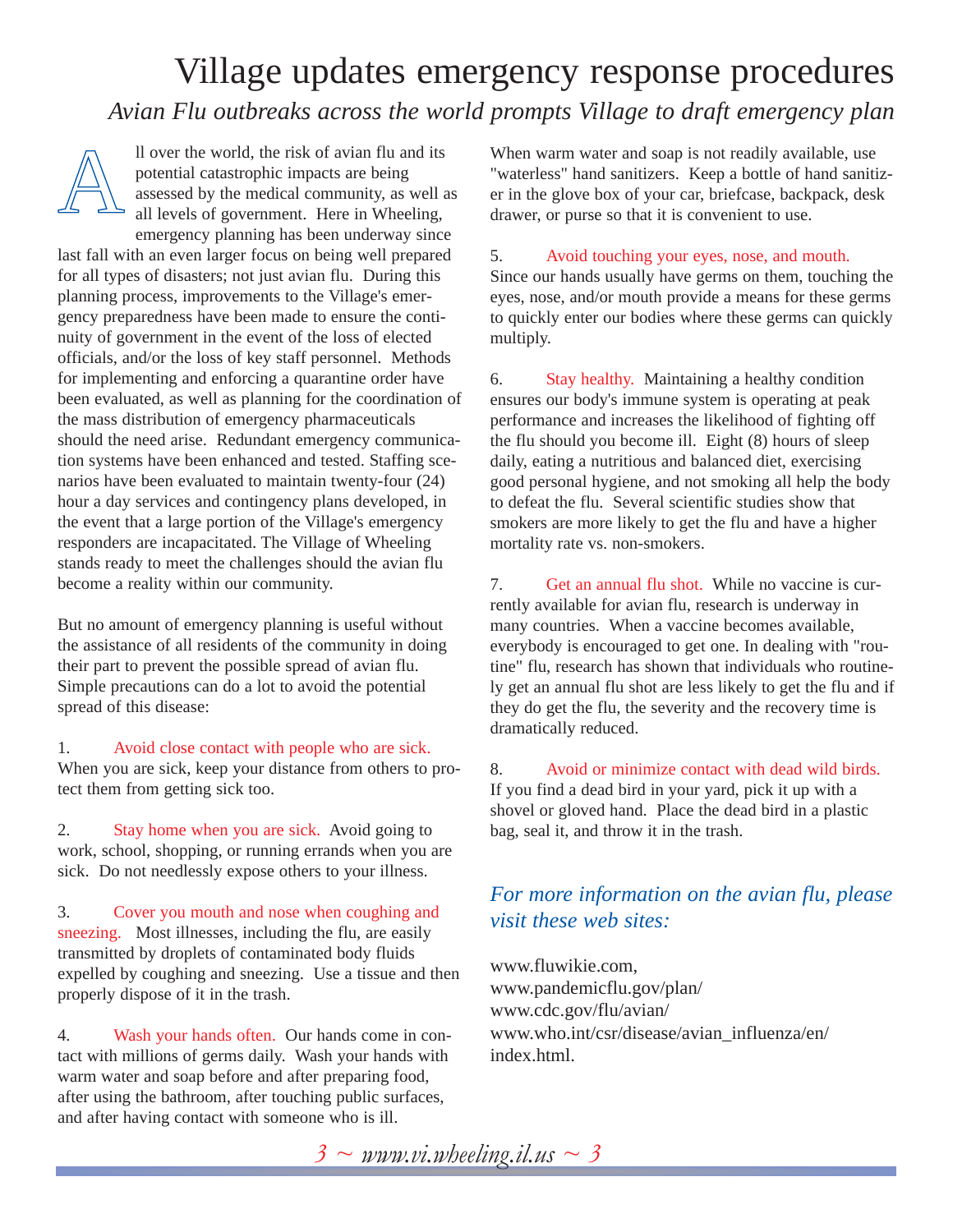### *The Village of Wheeling announces its 2nd photo contest:* The Best of Wheeling: People, Community and Culture

Calling All "Hot Shots" -- The Village of Wheeling Human Rights Commission is interested in the 'hot shots' in our community. The new photo contest, The Best of Wheeling: People, Community and Culture, is open to all residents of Wheeling, young and old alike.

# \$400 in cash prizes....do we have your attention?

#### It's easy to participate:

- $\boxtimes$  Take out your camera.
- $\boxtimes$  Take pictures that you believe reflect the best of what Wheeling has to offer by way of its diversity of people, activities, establishments and opportunities.
- $\boxtimes$  Add a title or caption to your picture.
- $\boxtimes$  Complete the application and submit it with your picture and caption to the Human Rights Commission.
- $\boxtimes$  Enter as many times as you wish!

Applications are available at the Finance Department, Village Hall, 255 West Dundee Road, or on the Village web site at www.vi.wheeling.il.us.

*Where do I bring my pictures?* Entries should be addressed to the Village of Wheeling, Human Rights Commission, and should be brought to the Finance Department at Village Hall at 255 West Dundee road during regular business hours: 8 a.m. to 4:30 p.m., Monday, Tuesday, Thursday, Friday; 8 a.m. to 7 p.m., Wednesday. After hours, they can be deposited in the drop box located in front of Village Hall on the inner circular drive.

*Rules:* The picture must be a 5x7 or smaller size (color or black and white) and the caption must be typed or handwritten clearly on blank paper with black ink. All photographs/captions must be be created by the entrant and not taken from any published material and will become the property of the Village of Wheeling.Entries will not be returned. The Village of Wheeling has the right to duplicate entries for purposes as they see fit. The Village of Wheeling is not responsible for any damaged or lost entries. Entries submitted after the deadline will not be eligible for the contest. The Village of Wheeling reserves the right to cancel the contest if fewer than twenty-five (25) contestants submit photographs.

*Time Lines:* All entries must be received by the end of the business day on Wednesday, May 31, 2006. Winners will be determined by a panel of judges, who will also determine the amount and number of prizes to be awarded. Winners will be announced no later than July 4, 2006.

| The Best of Wheeling: People, Community and Culture<br><b>Entrant Information</b> |
|-----------------------------------------------------------------------------------|
| Name: (Please Print)                                                              |
|                                                                                   |
|                                                                                   |
| Phone Number: ____________________________E-Mail Address: _______________________ |
|                                                                                   |
| $\Lambda$ as monogeneral probabing it are as $\Lambda$                            |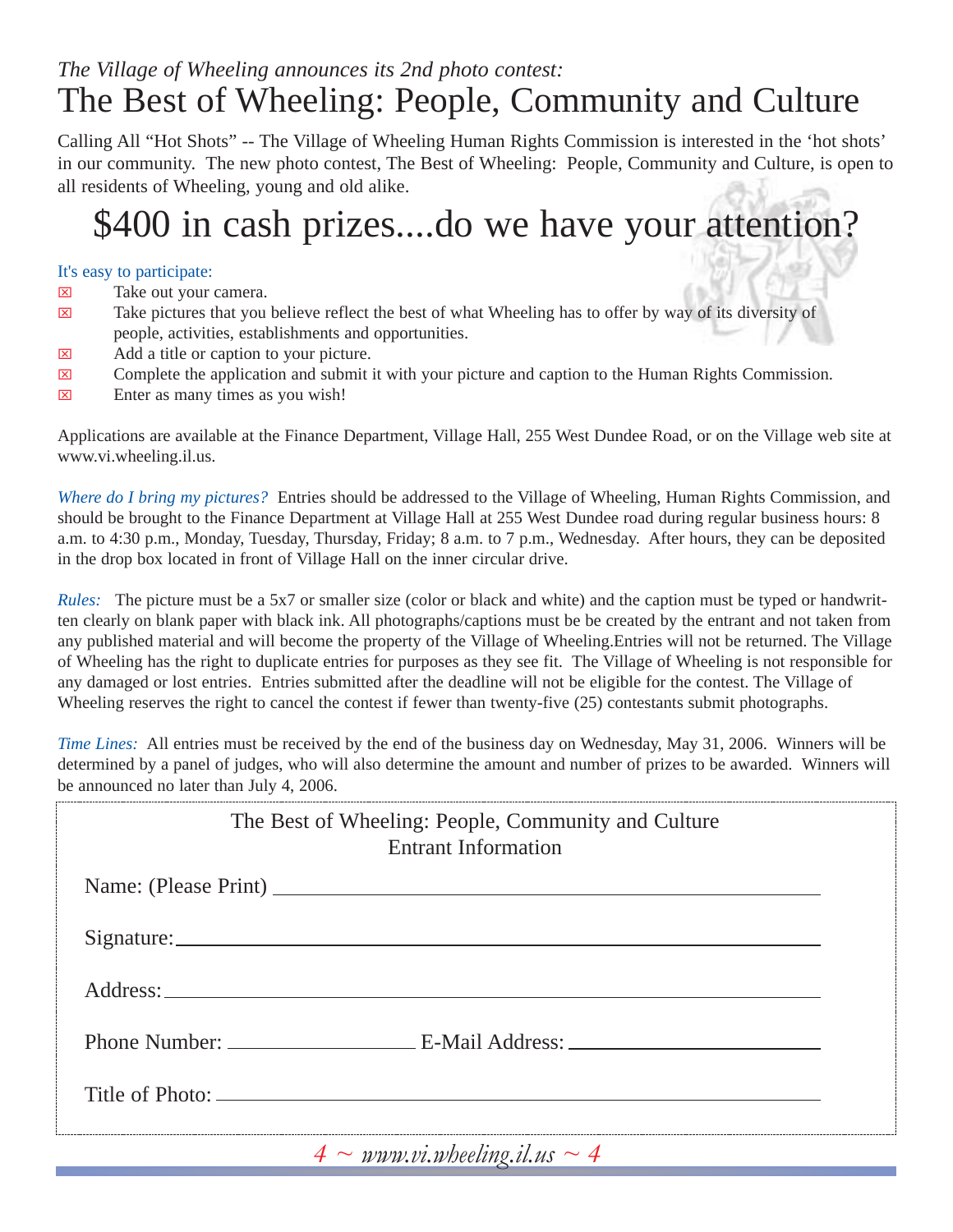### Pavilion Senior Center \* 199 N. First St. \* 847-459-2670



*The Pavilion Senior Center in Wheeling announces the following program that will be offered to area senior citizens. Anyone 55-years or older is welcome to join the activities or volunteer services to assist or share talents with others.*

#### Celebrations Around the World - Mexican Fiesta

Celebrate Cinco de Mayo Mexican style. This fun-filled Mexican Fiesta features a traditional south-of-the-border meal with your choice of chicken fajitas or baked whitefish. The fiesta entertainment begins with members of the Highland Park High School Latin Rhythm Club performing modern Latin dances, followed by the professional dance troupe Ballet Folklorico Revolucion. Spectacular traditional dances and breath-taking costumes highlight this performance. Cost for the fiesta is \$20 and runs from noon to 2:30 p.m. Friday, May 5. Code: 1831

#### Senior Celebration Day

The 18th Annual Senior Celebration Day will be held at Randhurst Shopping Center from 9 a.m. to 3:30 p.m. Wednesday, May 10th. This celebration is planned to thank seniors for their many contributions to our communities. Exhibitor booths, live entertainment, free health screenings, demonstrations of activities, State ID card and free goodies provide opportunities to learn what's available for older adults. Volunteers are needed to work in the Pavilion Senior Center's booth. Please phone the center @ 847-459-2670.

#### Driver Safety Program (formerly '55-Alive')

Om Johari of AARP will present a two-day, four hour per session program on defensive driving Wednesdays, May 3 & 10 from 9 a.m. to 1 p.m. Successful completion will make you eligible for rate reduction on your car insurance depending upon your insurance carrier. Preregistration is required. The cost is \$10 per person in advance with checks made payable to AARP and sent to the Pavilion Senior Center to guarantee your place in the class. Please call 847-459-2670.

#### WANTED!!!

5O th plus (Golden Anniversary) & 90th Plus Birthday Celebrants. If you have been united in marriage since 1956 or earlier, or if you are 90-years-old or older this year, you are eligible for an invitation to our fifth annual party in June. Family, friends and neighbors may submit names of couples or birthday boys/girls to Lucille Kozanecki, 847-459-2670 as soon as possible to receive an invitation.

#### Super Senior Celebration

Each year the Pavilion Senior Center members vote for the most active, cooperative volunteer who is selected as the "Super Senior" of the year. In honor of this volunteer a special event is planned with a luncheon and entertainment from noon to 2:30 p.m.,Thursday, May 18. Noted entertainer, Neil Whitham, will provide music from the 20's thru the 50's. Songs by Sinatra, Autry, Clooney and Frankie Hankovich are featured with a splash of humor. Market Square will cater this delicious luncheon. All seniors are invited to attend this festive affair. Cost is \$9 for members; \$14 for non-members. Reservations at the senior center are requested.

#### SeniorNet Computer Classes

Registration for SeniorNet Computer - Session III classes is scheduled for from 9 to 11 a.m. Saturday, May 13. Classes run from May 22-July 22. The cost for each class will be \$35 including all materials.

Courses offered are: Basics, Introduction to Computers, Internet & Email, and windows.

Basic is a 4-session class meeting once a week. You learn basic skills needed to advance to computer usage. Introduction to computers is an 8 session course meeting once a week. You learn basic features of Microsoft Word.

Internet & Email is an 8 session course meeting once a week. In this course you learn to set up and use email and how to "surf the web."

Windows is an 8-session course meeting once a week that explains the windows operating system.

Register at the center between 8:30 and 4:00 Monday thru Friday. Registration is based on a first come basis. Class size is 4 students per class. For more information call the SeniorNet Hotline at 847-459-2666 ext. 4131.

#### Lincoln Presidential Museum

The Pavilion Senior Center has teamed up with Fancy Free Holidays Tours to offer a special two-day (June 29- 30) overnight trip to Springfield's Lincoln Presidential Museum. You will enjoy the new museum as well as some other historic destinations. All meals are included; fully escorted tours and door-to-door home pick-up is provided at no extra fee. Rates start at \$324. For further details, contact Cindy Schaar at 847-465-3333.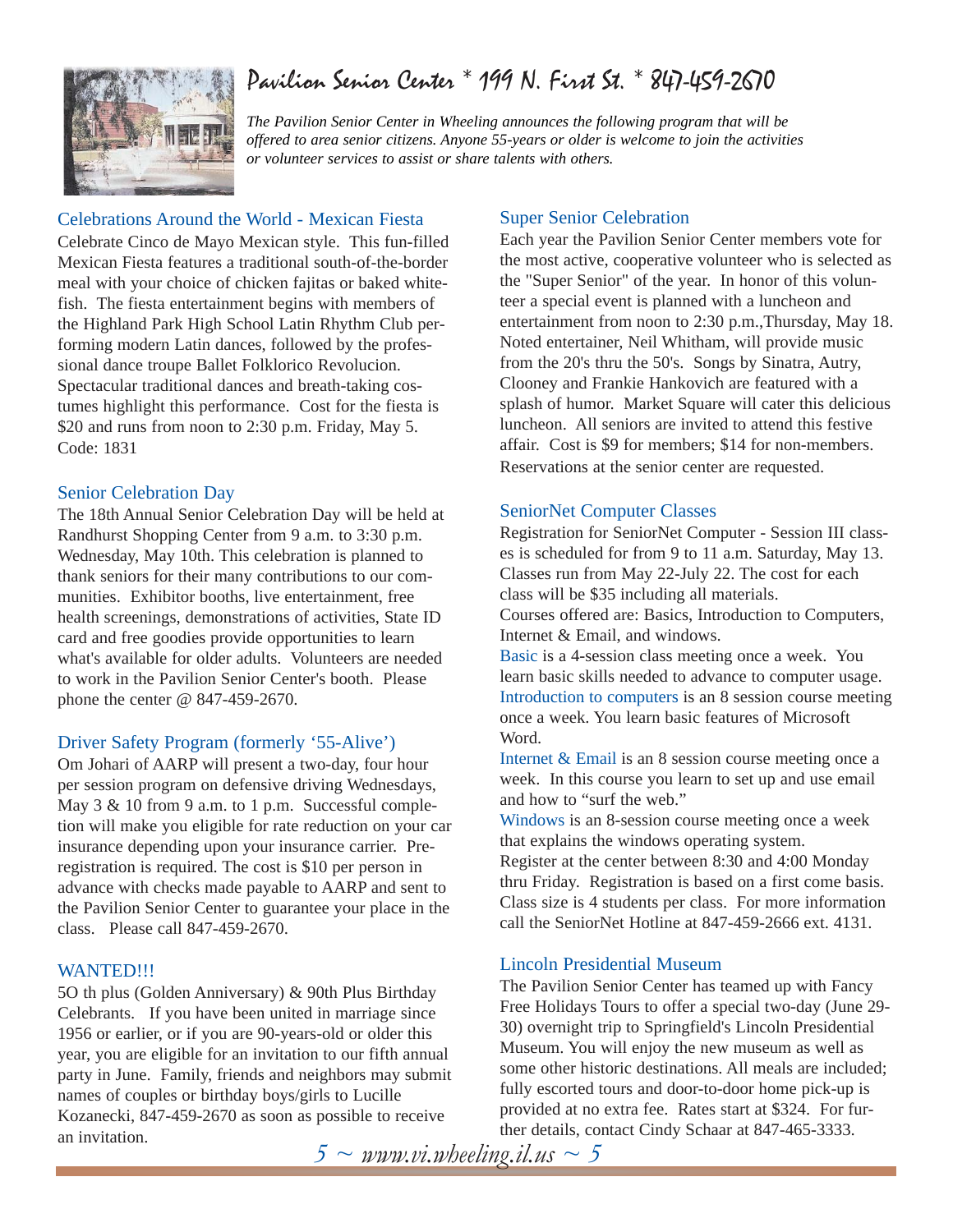# News You Can Use

### Waste Management landscape tips

Landscape waste pick up resumed the first week in April. All landscape waste should be placed in 30-gallon twoply Kraft paper bags or in a garbage container no bigger than 32 gallons. Any garbage containers with yard waste should be marked with a large red "X". No plastic bags or boxes will be allowed. Paper bags or containers should not exceed 70-pounds. Brush and limbs will be collected providing they are bundled. Measurements for pick-up should not exceed 70-pounds. Limbs should not exceed four feet long and bundles are not to be larger than twofeet in diameter. No limbs over three-inches in diameter will be picked up. Waste should be tied with a biodegradable material. Landscape waste will be collected on the same day as your normal trash pick-up. There is no limit to the number of paper bags or bundles of yard waste that can be set out in any single pick-up.

### Life with Parkinson's Group

Life with Parkinson's Group is an on-going support and education group for patients and caregivers. This disease affects one million Americans and strikes men and women usually over the age of 50 years, with an average age of onset of 60. Boxing legend Muhammad Ali, TV and movie star Michael J. Fox, the Pope and Janet Reno are all living with Parkinson's disease. The group's next meetings are:

May 17 - 1 to 2:30 p.m. @ the Pavilion Center - Representatives from the Wheeling Fire Department will discuss general safety, CPR, Heimlich and the use of automatic defibrillators.

June 21 - 1 to 2:30 p.m. @ the Pavilion Center - Guest presenter, Dr. Michael Rezak, M.D., PhD, Director of the Movement Disorder Center at Glenbrook and Evanston Hospitals and Director of Movement Disorder Functional Neurosurgery Programs, will present 'Early Detection of Parkinson's Disease and Updates.' Dr. Rezak is also currently serving as the Medical Director of the American Parkinson Disease Association - Midwest Chapter, the Information and Referral Center and the National Young Parkinson's Information and Referral Center.

### SWANCC electronics recycling event

Wheeling residents can take advantage of SWANCC's out-of-date computer and electronics recycling event from 9 a.m. to 3 p.m. Saturday, May 13 at the Northeastern Illinois Public Safety Training Academy (NIPSTA) in Glenview (2300 Patriot Boulevard). Only residentially-generated equipment will be accepted and proof of residency will be required. This is not a business, school and/or government agency recycle event. Cell phones will be collected for Motorola's 'Race to Recycle' program - tax receipts will not be issued. For a complete list of acceptable items, log-on to www.swancc.org, or call 847-724-920.

### Wheeling Police Department Bike Rodeo

The Wheeling Police Department is holding a Bicycle Rodeo for children in kindergarten through eighth grade during National Bicycle Safety Week from 10 a.m. to 2 p.m. May 13 in the west parking lot of the Wheeling Park District Aquatic Center.

Children will check in, register their bikes and go to a helmet-fit station(helmets are MANDATORY). Their bicycle will go through a safety inspection as well (minor adjustments can be made and/or if the bicycle is in poor or unsafe condition a loner bicycle can be used). Each child will get a brief safety speech and then ride their bicycle through a course with stop signs/railroad crossings/and intersections.

The child will be evaluated riding through the course and will receive a prize. Entertainment, hot dogs, chips and soda will be provided.

For more information contact Officer John Abbio, Community Response Team, at 847-459-2679

 $6 \sim$  *www.vi.wheeling.il.us*  $\sim$  6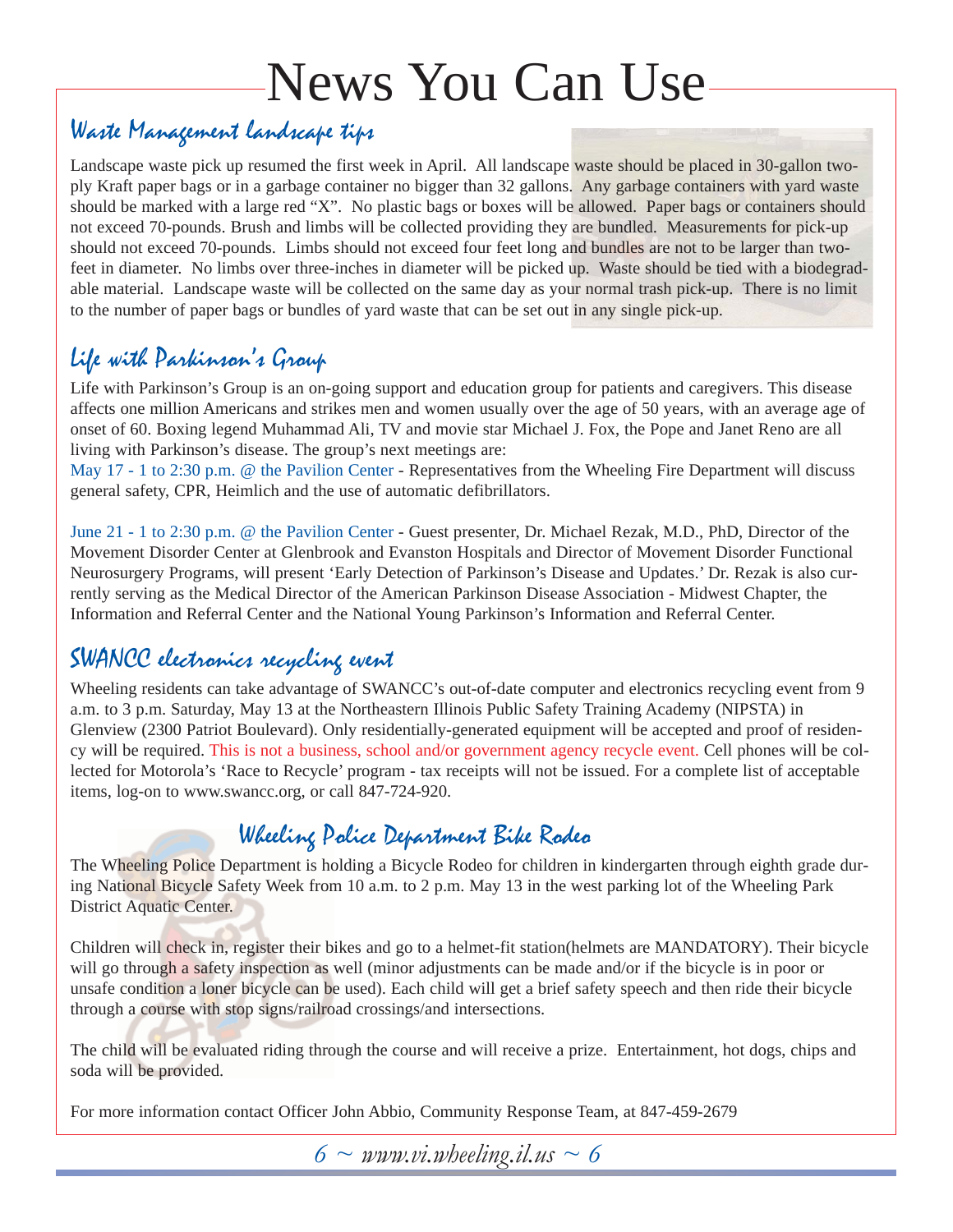

## Watering Ban

By Village Ordinance, all watering of lawns, flowers, trees and other landscaping is prohibited from noon to 6 p.m., May 15 to September 15 of each year. Thank you for your cooperation.

# *S*peak ou*T*

This is your opportunity to communicate with Wheeling elected officials and administrators. Your advice, suggestions, questions and opinions are appreciated and will receive a response if desired. Please complete this form, detach and return to:

Village Manager Village of Wheeling 255 W. Dundee Road Wheeling, IL 60090

| $\text{NAME:}\n \underline{\hspace{2cm}} \text{PHONE:} \underline{\hspace{2cm}}$ |  |
|----------------------------------------------------------------------------------|--|
|                                                                                  |  |
|                                                                                  |  |
|                                                                                  |  |
|                                                                                  |  |
|                                                                                  |  |
|                                                                                  |  |
|                                                                                  |  |
|                                                                                  |  |

*(Inquiries and responses may be used for publication in future issues of 'Village Views.')*

### Regularly Scheduled Meetings

#### ATTEND PUBLIC MEETINGS

Residents are invited to attend public meetings of Village Boards and Commissions. Most meet in the Village Hall Councilroom unless otherwise noted here.

Village Board - Every Tuesday, 7:30 p.m.

Plan Commission - 2nd & 4th Thursdays of the month, 7 p.m.

Board of Health - 4th Tuesday, every other month, 7 p.m.

Human Rights Commission - 1st Tuesday of the month, 7:15 p.m., south half of Village Hall lunchroom.

Senior Citizens Commission - 3rd Monday of the month, 10 a.m., south half of Village Hall lunchroom

Fire and Police Commission - 3rd Wednesday of the Month, 2 p.m., Fire Department Training Room

Palwaukee Board of Directors - 3rd Wednesday each month, 6:30 p.m., Airport Offices, 1020 S. Plant Road.

## We Need You!

The Village is seeking residents who want to help shape the future of their community by serving on Village-Presidentappointed commissions. A list of all commissions available and applications are available at Village Hall, 255 W. Dundee Road. Applications are currently being accepted for *'Board of Health,'* however, vacancies on other commissions do happen so feel free to designate whatever commission you would like to be considered for.